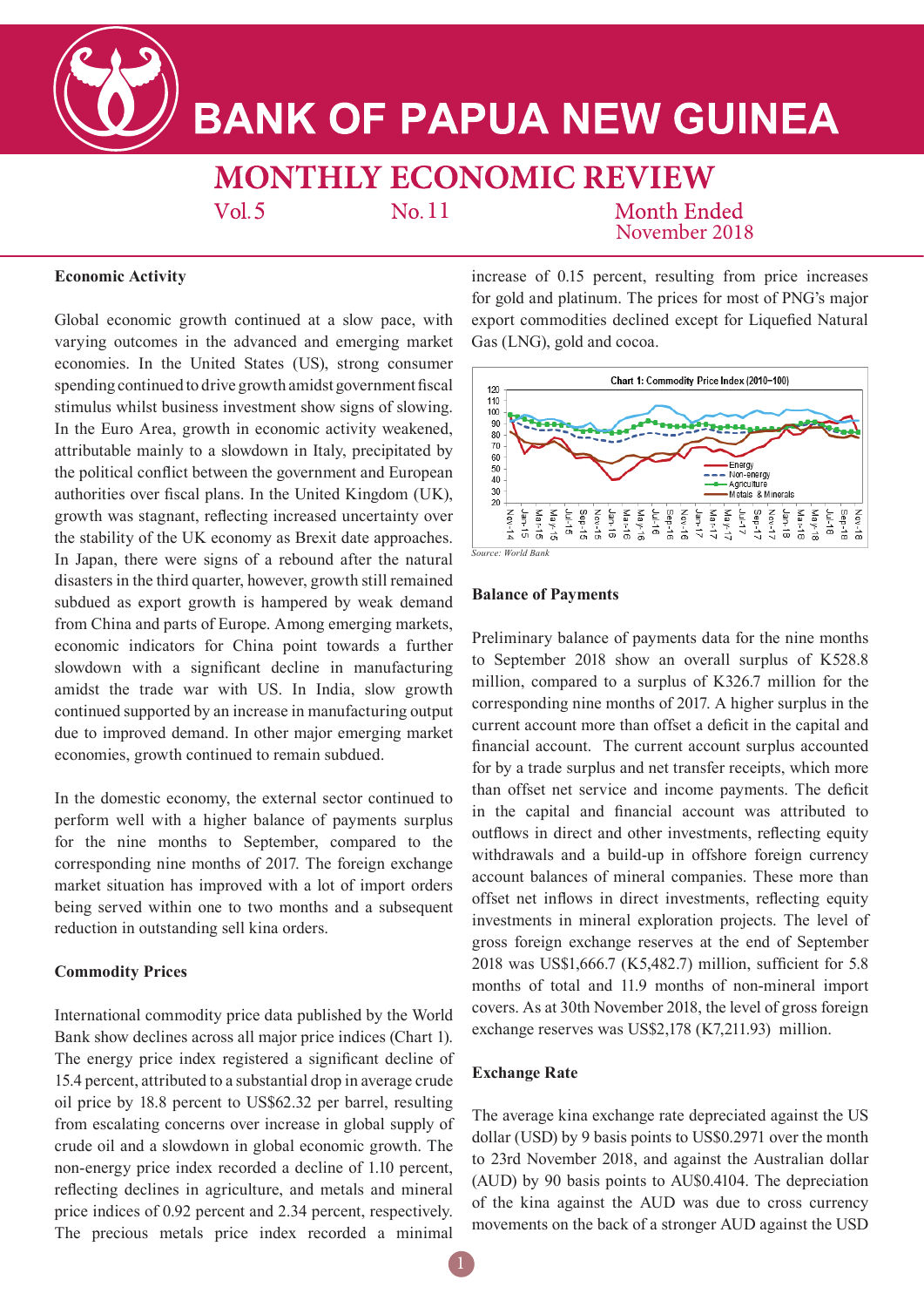given the ongoing trade war between US and China. The Trade Weighted Index (TWI) decreased by 0.8 percent to 29.62 over the month to 23rd November 2018 (Chart 2).



#### Chart 4: Annual RPI (percentage change) ALL GROUP RP  $90$ ene and petrol  $7.0$  $5.0$  $30$  $1.0$  $-1.0$  $-3.0$ Nov-16 Dec-16  $An-17$  $F$ eb-17  $Mar-17$ Aug-17 Sep- $17$  $Oct-17$ Nov-17 Dec-17  $Am-18$ Feb-18  $Mar-18$ May-18 Sep-18  $Oct-16$ Apr-17  $May-17$  $\frac{17}{4}$  $rac{1}{2}$ Apr-18 **Jun-18**  $\frac{8}{7}$ Aug-18 J<br>Oct-1

### **Fiscal Operations**

### **Inflation**

Annual headline Consumer Price Index (CPI) increased by 4.8 in the September quarter of 2018, compared to an increase of 4.5 percent in the June quarter. There were price increases for all expenditure groups, with the exception of the 'Food and Non-alcoholic Beverages' expenditure group, which recorded a decline. The 'Health' expenditure group recorded the highest increase of 16.7 percent, followed by 'Clothing and Footwear' with 9.5 percent, 'Recreation' with 8.4 percent, both 'Household Equipment' and 'Transport' with 8.1 percent, 'Housing' with 8.0 percent, 'Communication' with 6.7 percent, 'Restaurants and Hotels' with 6.6 percent. Other expenditure groups recorded price increases below 5.0 percent. Annual underlying inflation measures increased with Trimmed-mean inflation by 3.8 percent and Exclusion-based by 6.6 percent. This compares to higher increases of 4.3 percent and 7.8 percent, respectively, in the June quarter (Chart 3).



Annual headline Retail Price Index (RPI) increased by 4.5 percent over the twelve months to October 2018, compared to an increase of 0.5 percent over the corresponding twelve months in 2017. There were price increases of 17.2 percent in the 'Motor vehicle operation (petrol)' expenditure subgroup, 9.3 percent in the price of 'Drinks, tobacco and betelnut' expenditure group, 3.7 percent in 'Rents, council charges fuel/power' expenditure group, and 2.9 percent in the 'Food' expenditure group. Annual 'RPI ex-seasonal' and 'RPI ex-seasonal and fuel' increased by 2.1 percent and 1.3 percent in October 2018, respectively (Chart 4). Quarterly headline RPI increased by 0.2 percent, whilst the monthly headline RPI increased by 0.3 percent in October 2018.

The 2019 National Budget was accompanied with the 2018 Supplementary Budget Bill. The 2018 supplementary budget estimated total revenue at K13,400.3 million, an increase of K669.6 million from the original budget, and total expenditure at K15,297.0 million which is K579.1 million higher than the original budget. Consequently, the deficit was revised downward to K1,896.7 million or 2.3 percent of GDP, compared to K1,987.2 million or 2.5 percent in the original budget. The upward revision of revenue is predominantly from the projected increase in Mining and Petroleum Tax (MPT) and Kumul Petroleum Holdings Limited (KPHL) dividend.

The 2019 Budget, presented in Parliament in November, has a planned total expenditure of K16,133.5 million, and revenue of K14,266.8 million, giving a deficit of K1,866.7 million or 2.1 percent of nominal GDP, compared to a revised deficit of K1,896.7 million or 2.3 percent of nominal GDP in the 2018 Supplementary Budget. The revenue estimate of K14,266.8 million comprises of K10,784.5 million in taxes, K943.1 million in Donor Grants and K2,539.2 million in non-tax (or other) revenue. The non-tax (or other) revenue component comprises of resource revenue of K1,428.1 million, transfer from stabilization fund (SWF) of K428.1 million, and K683.0 million from fees, charges and assets sale. The total expenditure is an increase of K836.5 million or 5.5 percent from the 2018 Supplementary Budget. Operational expenditure is K10,636.4 million and capital investment expenditure is K5,497.1 million. The Government plans to finance the 2019 deficit, which includes a net domestic debt redemption of K629.4 million, mostly from external sources.

### **Domestic Interest Rates & Monetary Aggregates**

Over the month to 23rd November 2018, the Central Bank Bill (CBB) rate for the 28-day term remain unchanged at 1.39 percent, while there were no allocations at the auction for the other terms. At the Government Treasury bill auction, the rates for 182-day and 273-day terms decreased to 4.71 percent and 6.72 percent, respectively, from 4.73 percent and 6.76 percent. The rate for the 364-day term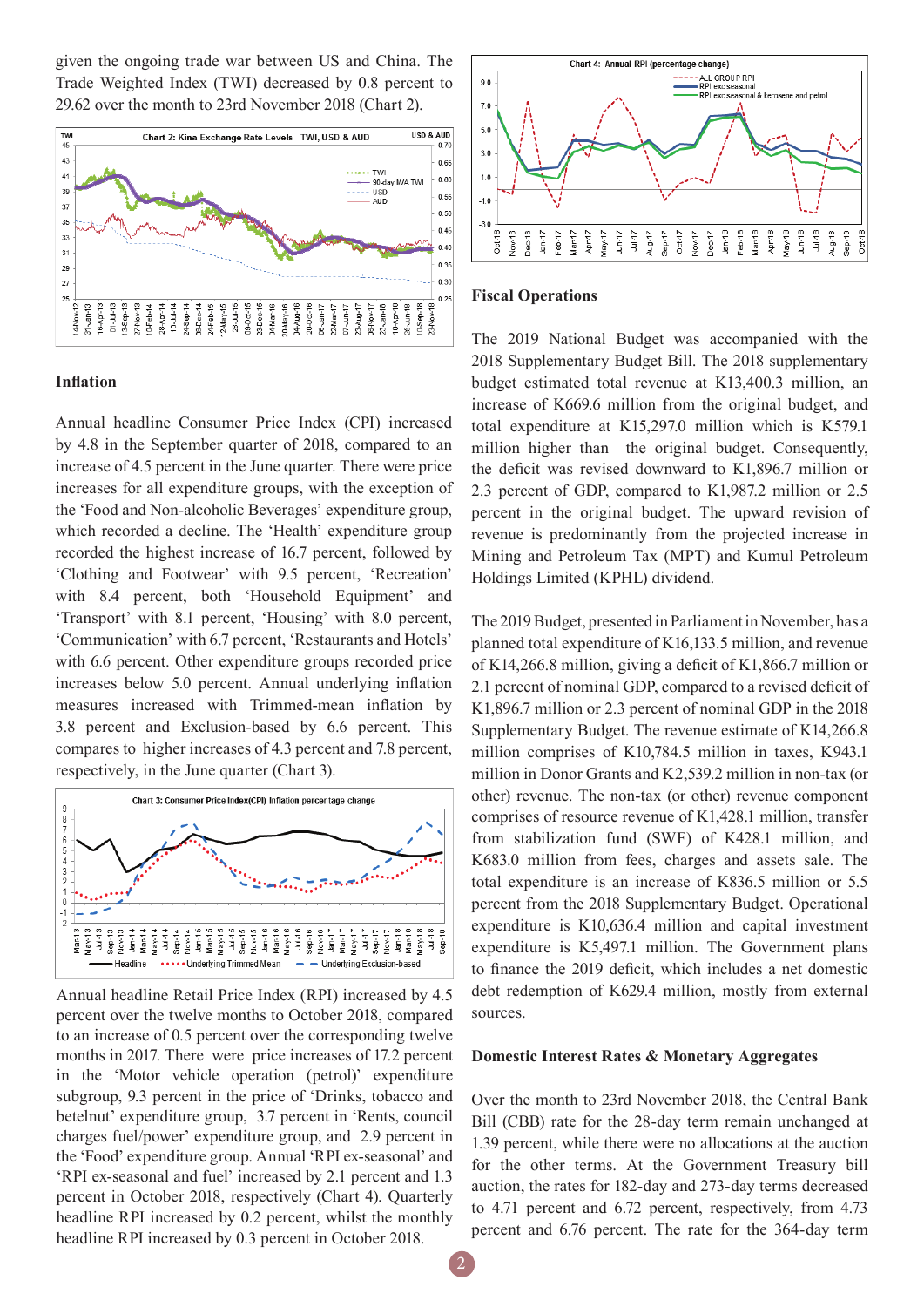remains unchanged at 8.06 percent. During the same period, the weighted average interest rates on wholesale deposits above K500,000 all increased except for the 60-day term. The weighted average rates for the 30-day, 90-day,180-day, 273-day and 364-day terms increased to 1.12 percent, 1.76 percent, 1.02 percent, 2.00 percent and 4.24 percent, respectively, from 0.22 percent, 1.33 percent, 0.86 percent, 0.20 percent and 1.49 percent. The 60-day term decreased to 0.40 percent from 1.75 percent (Chart 5). Deposit rates remain low despite the uneven distribution of liquidity amongst the commercial banks.



Broad money supply declined by 6.3 percent over the year to October 2018, compared to an increase of 2.4 percent over the corresponding period of 2017. This was influenced by declines in net claims on the Government and credit to

other financial corporations and nonfinancial public sectors. Monetary base decreased by 1.3 percent over the year October 2018, compared to an increase of 1.4 percent in the corresponding period of 2017. This was mainly due to a fall in the deposits of commercial banks held at the Central Bank.

Commercial bank lending to public non-financial corporations, other financial corporations and other resident sectors increased by K785.7 million to K13,400.4 million between December 2017 and 23rd November 2018. There were advances made to the transport, agriculture, service, construction, agriculture, transportation, mining, real estate and other business sectors. During the same period, the weekly average lending by banks increased by 4.1 percent to K13,063.9 million. The level of deposits at commercial banks decreased by K442.1 million to K20,668.1 million between December 2017 and 23rd November 2018, reflecting withdrawals mainly by the telecommunication, agriculture, government, manufacturing, mining and service sectors. Over the year to 23rd November 2018, the weekly average deposits decreased by 2.2 percent to K20,832.2 million.

### **Monetary Policy**

The Bank maintained its policy signalling rate, the Kina Facility Rate (KFR) at 6.25 percent for the month of November 2018.